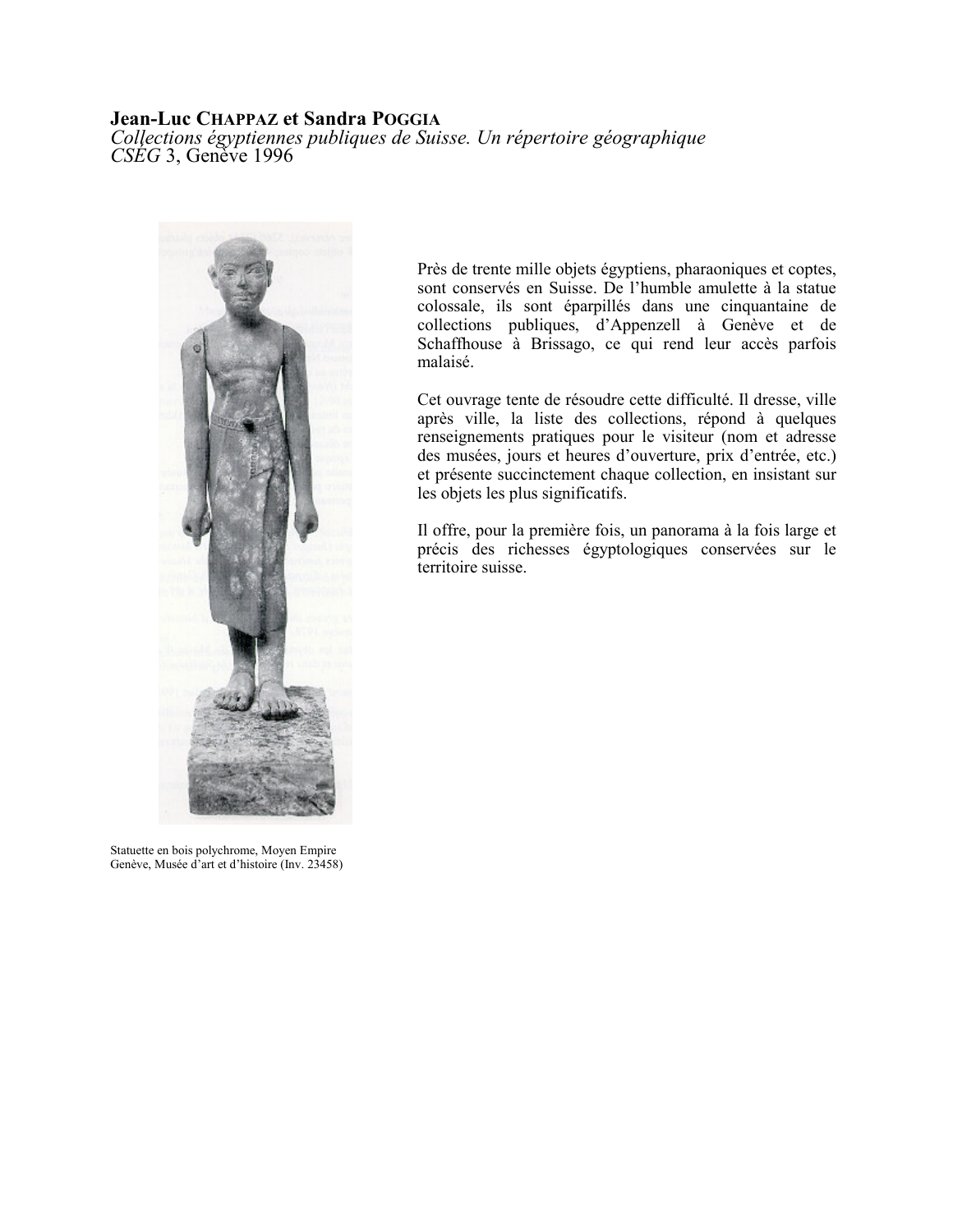## Table des matières

| Avant-propos                                                                                 | 3  |
|----------------------------------------------------------------------------------------------|----|
| Structure de la fiche type                                                                   | 7  |
| Musées et institutions exposant des objets égyptiens                                         | 9  |
| Musées et institutions possédant des objets égyptiens, mais ne les exposant actuellement pas | 10 |
| 1. Collections exposées                                                                      | 11 |
| Appenzell, Museum Appenzell                                                                  | 13 |
| Bâle, Ägyptologisches Seminar der Universität                                                | 14 |
| Bâle, Antikenmuseum Basel und Sammlung Ludwig                                                | 15 |
| Bâle, Museum für Völkerkunde                                                                 | 16 |
| Bâle, Schweizerisches Sportmuseum Basel                                                      | 19 |
| Berthoud, Museum für Völkerkunde                                                             | 20 |
| Champagne, Musée de Champagne                                                                | 23 |
| Coire, Rätisches Museum                                                                      | 25 |
| Fribourg, Institut Biblique de l'Université                                                  | 28 |
| Genève, Musée d'art et d'histoire                                                            | 31 |
| Genève, Musée historique de la Réformation et Musée Jean-Jacques Rousseau                    | 35 |
| Genève, Cologny, Bibliotheca Bodmeriana                                                      | 36 |
| Genève, Pregny-Chambésy, Musée des Suisses à l'Étranger                                      | 39 |
| Neuchâtel, Musée d'Art et d'Histoire                                                         | 40 |
| Neuchâtel, Musée d'ethnographie                                                              | 41 |
| Riggisberg, Abegg-Stiftung                                                                   | 44 |
| Saint-Gall, Sammlung für Völkerkunde                                                         | 47 |
| Saint-Gall, Stiftsbibliothek                                                                 | 49 |
| Schönenwerd, Bally Schuhmuseum                                                               | 51 |
| (La) Tour-de-Peilz, Musée suisse du jeu                                                      | 52 |
| Winterthur, Naturwissenschaftliche Sammlungen                                                | 54 |
| Yverdon-les-Bains, Musée du Château                                                          | 55 |
| Zurich, Archäologische Sammlung der Universität Zürich                                       | 58 |
| Zurich, Museum Rietberg Zürich                                                               | 61 |
| 2. Collections non exposées                                                                  | 63 |
| Berne, Bernisches Historisches Museum                                                        | 64 |
| Brissago, Municipio di Brissago                                                              | 65 |
| (La) Chaux-de-Fonds, Musée des Beaux-Arts                                                    | 66 |
| Frauenfeld, Museum des Kantons Thurgau                                                       | 67 |
| Genève, Musée Barbier-Mueller                                                                | 68 |
| Genève, Musée d'ethnographie                                                                 | 69 |
| Herisau, Historisches Museum                                                                 | 70 |